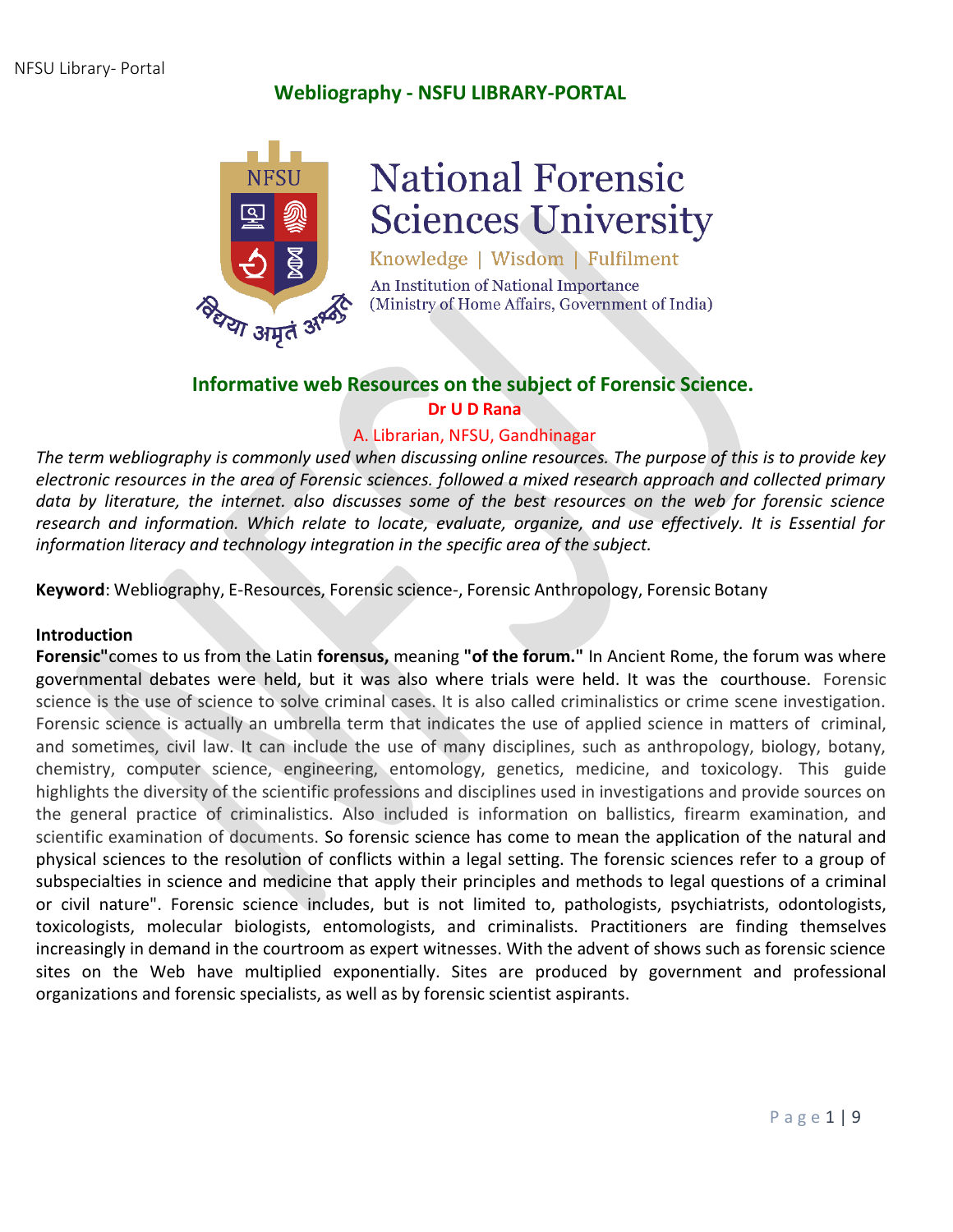#### **Scope & Methodology**

This webliography is written for librarians who serve a scientific or technical clientele, and any person interested in learning more about forensic science information services. The scope of this webliography is to point people to some of the best resources on the web for forensic science research and information. This is by no means comprehensive, and is focused on web sites based among the globe. Some of the annotations for the resources were drawn from the organization providing the resource. Since many of the meta sites do not provide much of an annotation nor a description of a resource, a webliography such as this will provide more information about the content of a web site. Much of the information for this webliography was found by browsing many of the existing web sites, links and pointers that others have provided.

#### **General Information sources**

Zeno's Forensic Site <http://forensic.to/forensic.html> Reddy's Forensic Page <http://www.forensicpage.com/> Forensic-Evidence.com <http://www.forensic-evidence.com/> Kruglick's Forensic Resource and Criminal Law Search Site [{http://www.kruglaw.com/}](http://www.kruglaw.com/) Kulesh's Forensic Page [{http://vip.poly.edu/kulesh/forensics/list.htm}](http://vip.poly.edu/kulesh/forensics/list.htm) Yahoo Directory of Forensic Science Resources [{http://dir.yahoo.com/Science/Forensics/}](http://dir.yahoo.com/Science/Forensics/) Google Web Directory in Forensic Sciences [{http://directory.google.com/Top/Science/Science\\_in\\_Society/Forensic\\_Science/}](http://directory.google.com/Top/Science/Science_in_Society/Forensic_Science/)

#### **Associations and Organizations, Federal Agencies:**

- Bureau of Alcohol, Tobacco, Firearms and [Explosives](http://www.atf.gov/) (ATF)
- Drug Enforcement [Administration](http://www.justice.gov/dea/ops/forensic.shtml) Forensic Sciences Program (DEA)
- Department of Defense Combating Terrorism Technical Support Office, Investigative and Forensic Science **Capability**
- Federal Bureau of [Investigation](http://www.fbi.gov/about-us/lab) Laboratory (FBI)
- Fish and Wildlife Service Forensics [Laboratory](http://www.fws.gov/lab/) (FWS)
- Immigration and Customs Enforcement Homeland Security [Investigations](http://www.ice.gov/hsi-fl/) Forensic Laboratory
- [National](http://www.nij.gov/topics/forensics) Institute of Justice Forensic Sciences website
- Office of Justice Programs Bureau of Justice Statistics: Forensic [Investigation](http://www.bjs.gov/index.cfm?ty=tp&tid=78)
- **Office of Justice Programs [Technology](http://www.crimesolutions.gov/TopicDetails.aspx?ID=7) and Forensics website**
- National Oceanic and Atmospheric [Administration](http://www.chbr.noaa.gov/habar/marine_forensics.aspx) Marine Forensics Program
- National Science [Foundation](http://www.nsf.gov/awardsearch/simpleSearchResult?queryText=forensics&ActiveAwards=true) (link searches for current forensics grants)
- NSF Research [Spending](https://www.research.gov/research-portal/appmanager/base/desktop?_nfpb=true&_eventName=viewQuickSearchFormEvent_so_rsr) and Results search (search on "forensics" to find research spending and results)
- United States Secret Service [Forensic](http://www.secretservice.gov/forensics.shtml) Services
- US Army Criminal [Investigation](http://www.cid.army.mil/usacil.html) Laboratory
- [American](http://www.aafs.org/) Academy of Forensic Sciences
- American Society of Crime [Laboratory](http://www.ascld.org/) Directors
- California Association of [Criminalists](http://www.cacnews.org/) .
- [Canadian](http://www.csfs.ca/) Society of Forensic Science
- [Carpenter's](http://www.tncrimlaw.com/forensic/) Forensic Science Resources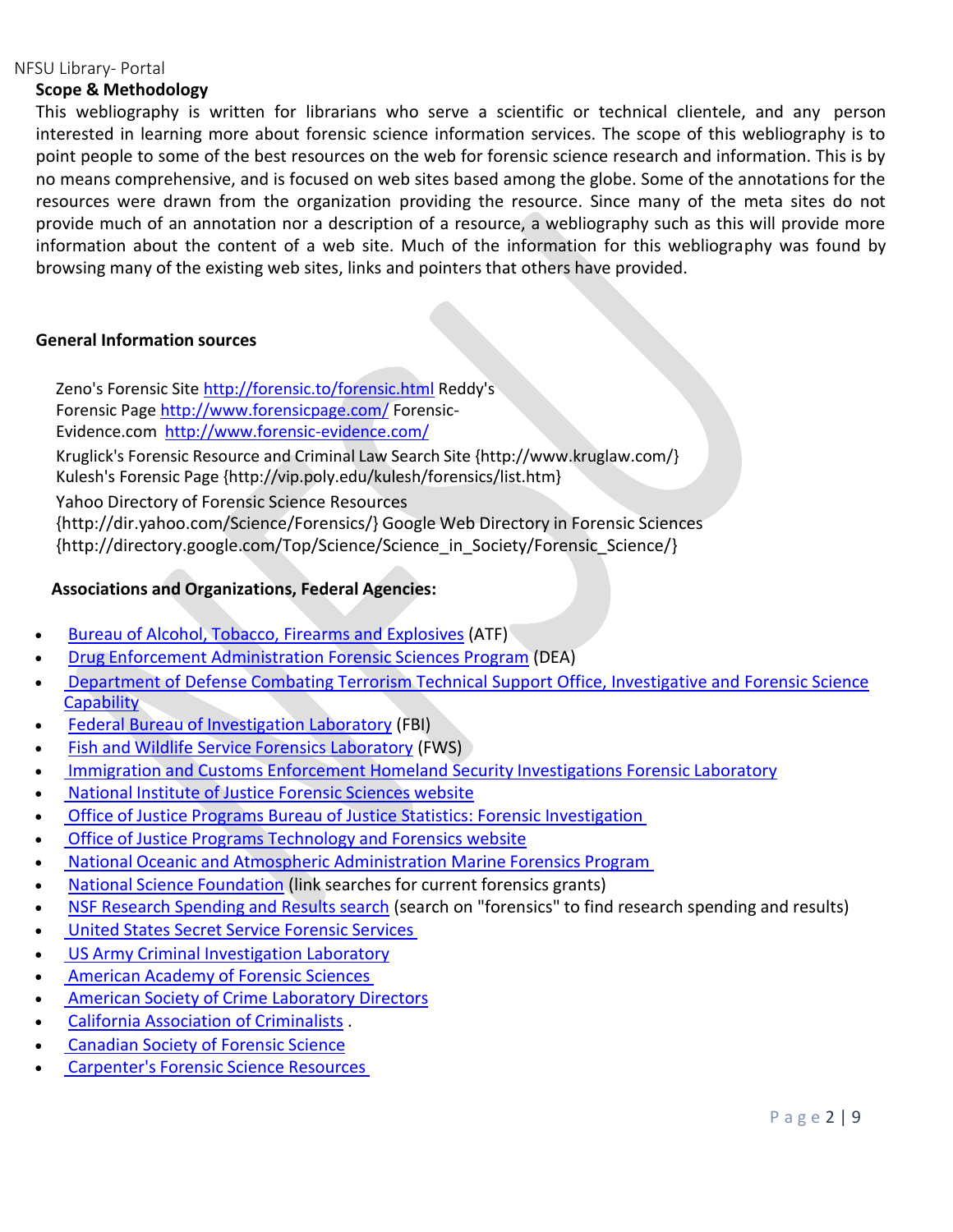#### NFSU Library- Portal **Forensic Science [Resources](http://www.istl.org/03-spring/internet.html) on the Internet**

[Extant](http://ace.orst.edu/info/extoxnet/) : Extension Toxicology Network is a collaborative project of Oregon State University, Michigan State University, the University of California, Davis and Cornell University. This site provides information on pesticide toxicology and environmental chemistry. Links to other toxicology sites and full-text fact sheets are also included.

Forensic [magazine.](http://www.forensicmag.com/) Topical articles & videos, amidst advertisements for forensic-related products. [Forensic Science Education](https://www.forensiced.org/index.cfm). Forensiced.org offers free online training for forensic and medical professionals, law enforcement and ancillary professionals. Course topics range from toxicology to crime scene investigation.

From the Research Triangle Institute, funded in part by the Department of Justice.

[Forensic](http://www.forensic-science-society.org.uk/) Science Society Web Page (UK) British forensic science professional organization site includes information about the society's journal [Science and Justice](http://www.forensic-science-society.org.uk/publications/saj.html) (subscriptions, rates, and the table of contents of recent volumes), full text (in PDF format) of their newsletter, [Interfaces](http://www.forensic-science-society.org.uk/publications/interfaces.html), and a long list of links to other forensic science sites.

IAI – International Association for Identification <https://www.theiai.org/>

International Association of Forensic [Toxicologists.](http://www.tiaft.org/)

ISFG – International Society for Forensic Genetics <http://www.isfg.org/>

Kristine Alpi's [INTERNET RESOURCES: Criminal investigation and forensic science: Sources for scholars and](http://www.ala.org/ala/mgrps/divs/acrl/publications/crlnews/2003/oct/criminalinvestigation.cfm) [aficionados](http://www.ala.org/ala/mgrps/divs/acrl/publications/crlnews/2003/oct/criminalinvestigation.cfm)

MAAFS – Mid-Atlantic Association of Forensic Scientists <http://www.maafs.org/>

MAFS – Mid-Western Association of Forensic Scientists <http://www.mafs.net/>

[National Fish and Wildlife Forensic Laboratory](http://www.lab.fws.gov/index.html) :The only crime lab in the world dedicated entirely to wildlife, it serves both the national and international communities. Included on the site are [Identification Notes](http://www.lab.fws.gov/lab/docs/idnotes/idnotes.html) for distinguishing different animals and part of animals.

NIJ – National Institute of Justice <http://www.nij.gov/Pages/welcome.aspx>

NIST Forensics – National Institute of Standards and Technology <http://www.nist.gov/forensics/>

New York City Office of the Chief Medical [Examiner.](http://www.nyc.gov/html/ocme/html/home/home.shtml) Including a link to the [forensic](https://a913-mli.nyc.gov/fstp/) science training program.

New York City Poison [Control](http://www.nyc.gov/html/doh/html/poison/poison.shtml) Center.

NEAFS – Northeastern Association of Forensic Scientists <http://www.neafs.org/>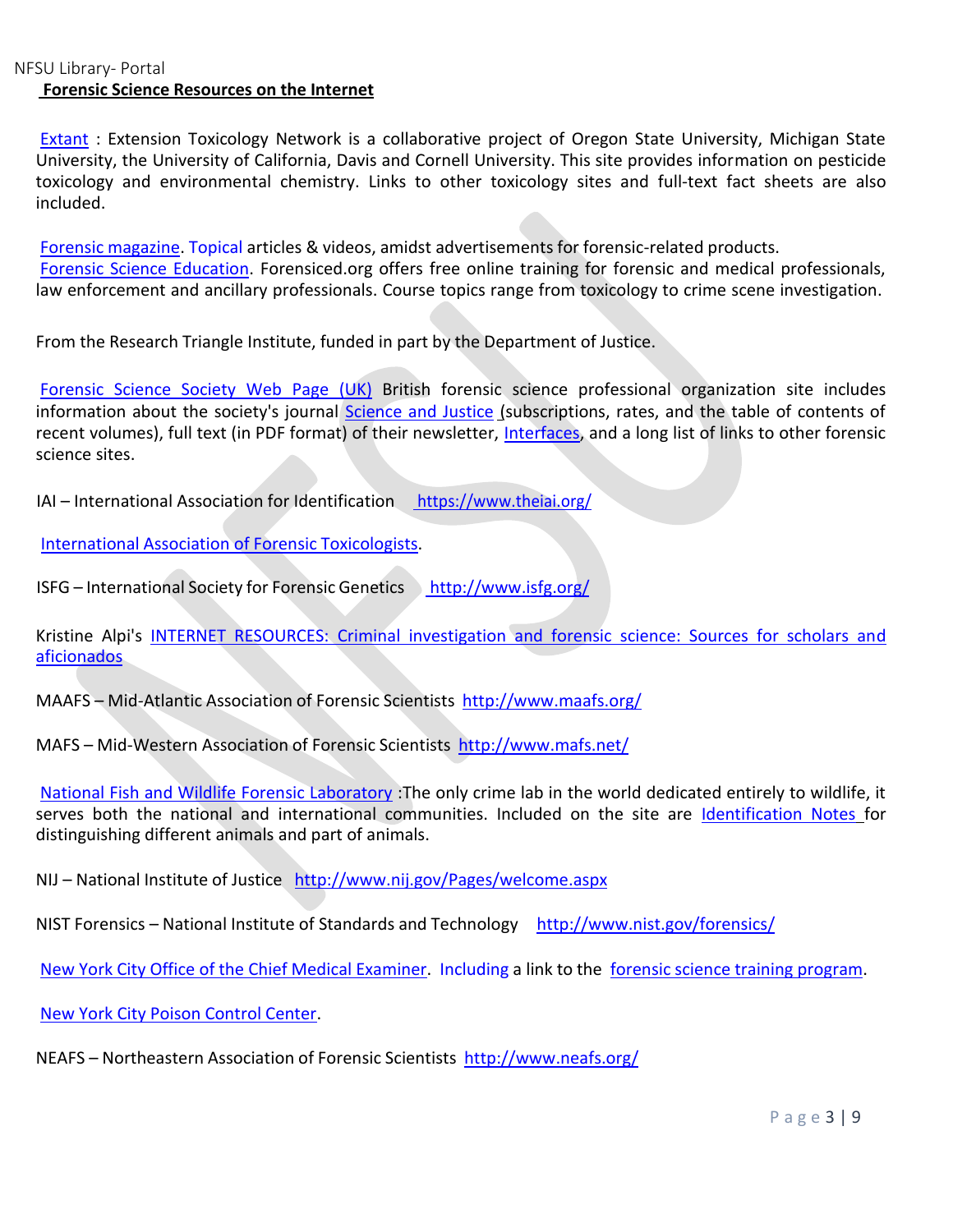Questioned Document [Examination](http://www.qdewill.com/) Page of Emily Will : This fascinating site details the basic theories, applications, and famous cases in questioned document examination along with links to related sites on microscopy, handwriting, forensic science and law. Emily Will is a certified document examiner.

SAFS – Southern Association of Forensic Scientists <http://www.southernforensic.org/>

SWAFS – South-Western Association of Forensic Scientists <http://www.swafs.us/>

Visible Proofs: [Forensic](http://www.nlm.nih.gov/visibleproofs/index.html) Views of the Body A companion website to an exhibit at the National Library of Medicine about the history of Forensic Medicine.

WebPath: The Internet Pathology [Laboratory](http://www-medlib.med.utah.edu/WebPath/webpath.html#MENU) for Medical Education Over 1900 images along with text, tutorials, laboratory exercises, and examination items for self-assessment that demonstrate gross and microscopic

pathologic findings associated with human disease conditions." Mini-tutorials on [Firearms](http://www-medlib.med.utah.edu/WebPath/TUTORIAL/GUNS/GUNINTRO.html) and [Drug Abuse](http://www-medlib.med.utah.edu/WebPath/TUTORIAL/DRUG/DRUG.html) [Pathology](http://www-medlib.med.utah.edu/WebPath/TUTORIAL/DRUG/DRUG.html) are noteworthy for forensic science students.

[WHO: International Programme on Chemical Safety](http://www.who.int/ipcs/en/). Through the International Programme on Chemical Safety (IPCS), WHO works to establish the scientific basis for the sound management of chemicals, and to strengthen national capabilities and capacities for chemical safety.

[WWW Virtual Library: Forensic Toxicology](http://home.lightspeed.net/~abarbour/vlibft.html) A portal site for forensic toxicology including a link to the searchable index of the Journal of Analytical Toxicology (1996 to present).

#### **Forensic Anthropology**

International Association for Craniofacial Identification (IACI) <http://www.forensicartist.com/IACI/index.html> Forensic Art <http://www.forensicartist.com/> OsteoInteractive [{http://medstat.med.utah.edu/kw/osteo/index2.html}](http://medstat.med.utah.edu/kw/osteo/index2.html)

#### **Forensic Botany**

Forensic Botany { <http://myweb.dal.ca/jvandomm/forensicbotany/>} Forensic Palynology: A New Way to Catch Crooks [{http://www.crimeandclues.com/pollen.htm}](http://www.crimeandclues.com/pollen.htm)

#### **Forensic Chemistry and Toxicology**

The International Association of Forensic Toxicologists (TIAFT) <http://www.tiaft.org/> The Society of Forensic Toxicologists (SOFT) <http://www.soft-tox.org/>

The World Wide Web Virtual Library: Forensic Toxicology <http://home.lightspeed.net/~abarbour/vlibft.html> Molecular Expressions: Optical Microscopy Primer <http://micro.magnet.fsu.edu/primer/index.html> Guidelines for the Interpretation of Analytical Toxicology Results and Unit of Measurement Conversion Factors [{http://www.leeds.ac.uk/acb/annals/Webwise/Webwise97-1.html}](http://www.leeds.ac.uk/acb/annals/Webwise/Webwise97-1.html) ChemFinder.com [{http://chemfinder.cambridgesoft.com/}](http://chemfinder.cambridgesoft.com/)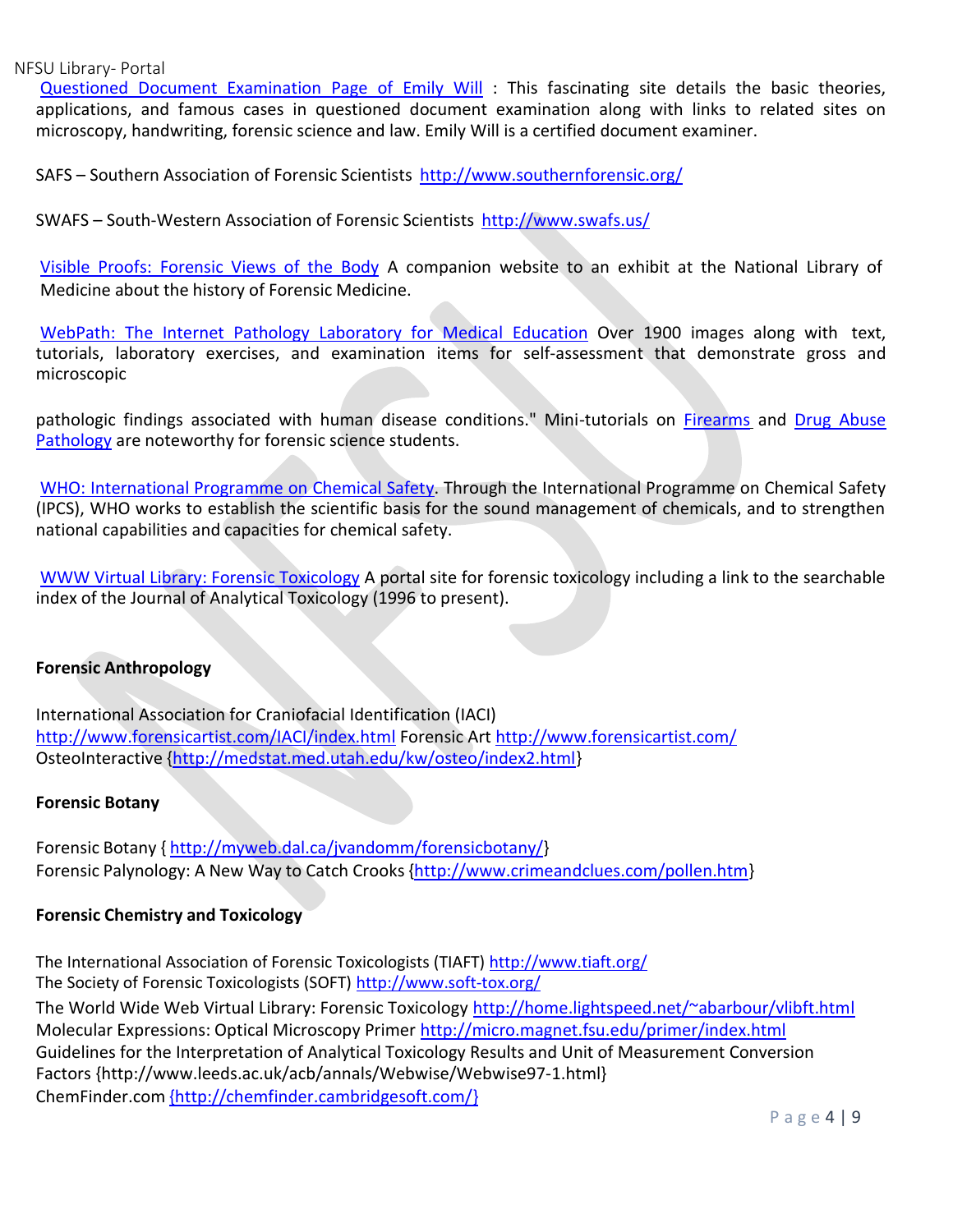Mass Spectrometry Databases <http://www.ualberta.ca/~gjones/mslib.htm> Crime-Scene-Investigation.net <http://www.crime-scene-investigator.net/index.html> Bloodstain Pattern Analysis Tutorial { [http://www.bloodspatter.com/bloodstain-tutorial}](http://www.bloodspatter.com/bloodstain-tutorial) Footwear & Tire Track Impression Evidence <http://members.aol.com/varfee/mastssite/index.html>

#### **Criminalistics and Trace Evidence**

Latent Print Examination: Fingerprints, Palm prints and Footprints <http://onin.com/fp/> Marks Working Group { [http://www.poliisi.fi/intermin/hankkeet/wgm/home.nsf/](http://www.poliisi.fi/intermin/hankkeet/wgm/home.nsf)} SWGFAST: Scientific Working Group on Friction Ridge Analysis, Study and Technology <http://www.swgfast.org/> Ridges and Furrows <http://www.ridgesandfurrows.homestead.com/>

#### **Forensic DNA Analysis**

MITOMAP: A Human Mitochondrial Genome Database <http://www.mitomap.org/>

Mitochondrial DNA Concordance [{http://shelob.bioanth.cam.ac.uk/mtDNA/toc.html}](http://shelob.bioanth.cam.ac.uk/mtDNA/toc.html) Mitochondrial DNA Analysis in the FBI Laboratory { [http://www.fbi.gov/about-us/lab/forensic-science](http://www.fbi.gov/about-us/lab/forensic-science-communications/fsc/july1999/dnalist.htm/)[communications/fsc/july1999/dnalist.htm/](http://www.fbi.gov/about-us/lab/forensic-science-communications/fsc/july1999/dnalist.htm/)} STR Base <http://www.cstl.nist.gov/biotech/strbase/> National Center for Biotechnology Information <http://www.ncbi.nlm.nih.gov/> Forensic Mathematics <http://dna-view.com/>

#### **Forensic Entomology**

American Board of Forensic Entomology (ABFE) {<http://www.forensicentomologist.org/>} Forensic Entomology Pages, International [{http://folk.uio.no/mostarke/forens\\_ent/forensic\\_entomology.html}](http://folk.uio.no/mostarke/forens_ent/forensic_entomology.html) Forensic Entomology: Insects in Legal Investigations <http://www.forensicentomology.com/index.html>

#### **Ethics in Forensic Science**

Ethics in Science { <http://www.tissuegroup.chem.vt.edu/chem-ed/ethics/>} American Academy of Psychiatry and the Law Ethical Guidelines for the Practice of Forensic Psychiatry { <http://www.forensic-psych.com/articles/artEthics.php>} American Society of Crime Lab Directors Code of Ethics [{http://www.ascld.org/ethics.html}](http://www.ascld.org/ethics.html)

#### **Explosives**

International Association of Bomb Technicians and Investigators (IABTI) <http://www.iabti.org/> Analysis and Detection of Explosives: Published Papers, Reports and Presentations, 1988-1998

{ [http://www.google.com/url?sa=t&rct=j&q=&esrc=s&source=web&cd=2&ved=0CC4QFjAB&url=http%3A%2F%2F](http://www.google.com/url?sa=t&rct=j&q&esrc=s&source=web&cd=2&ved=0CC4QFjAB&url=http%3A%2F%2Fncfs.ucf.edu%2Ftwgfex%2Fdocs%2FAnalysis_and_Detection_of_Explosives.pdf&ei=tukcUozIHsqaigL254B4&usg=AFQjCNHvW1pR2ACgeP916KK4uxeHBaCDtg&sig2=v0YpS29fGPkv3fGvMoBBqg&bvm=bv.51156542%2Cd.cGE&cad=rja)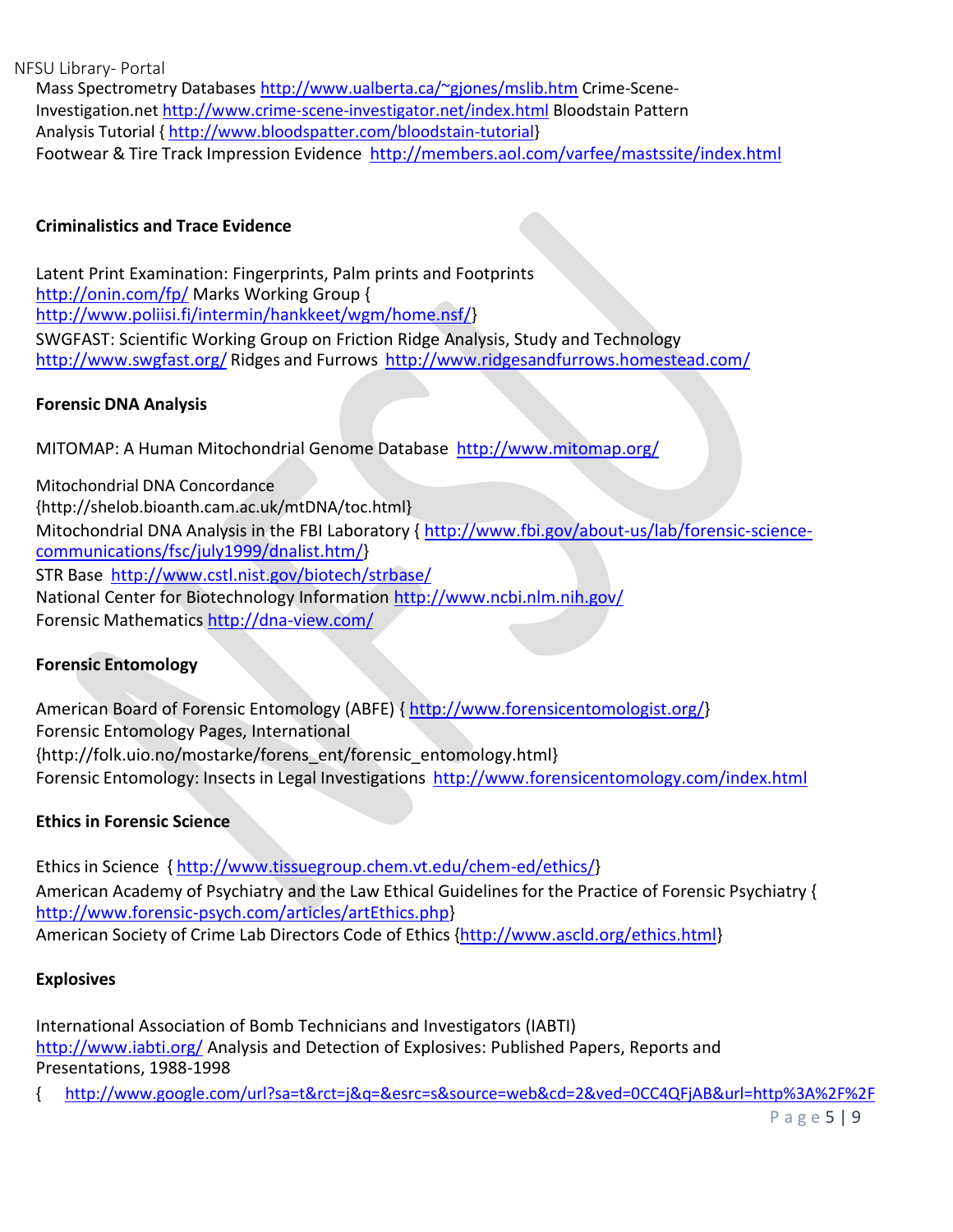[ncfs.ucf.edu%2Ftwgfex%2Fdocs%2FAnalysis\\_and\\_Detection\\_of\\_Explosives.pdf&ei=tukcUozIHsqaigL254B4&usg=](http://www.google.com/url?sa=t&rct=j&q&esrc=s&source=web&cd=2&ved=0CC4QFjAB&url=http%3A%2F%2Fncfs.ucf.edu%2Ftwgfex%2Fdocs%2FAnalysis_and_Detection_of_Explosives.pdf&ei=tukcUozIHsqaigL254B4&usg=AFQjCNHvW1pR2ACgeP916KK4uxeHBaCDtg&sig2=v0YpS29fGPkv3fGvMoBBqg&bvm=bv.51156542%2Cd.cGE&cad=rja) [AFQjCNHvW1pR2ACgeP916KK4uxeHBaCDtg&sig2=v0YpS29fGPkv3fGvMoBBqg&bvm=bv.51156542,d.cGE&cad=rj](http://www.google.com/url?sa=t&rct=j&q&esrc=s&source=web&cd=2&ved=0CC4QFjAB&url=http%3A%2F%2Fncfs.ucf.edu%2Ftwgfex%2Fdocs%2FAnalysis_and_Detection_of_Explosives.pdf&ei=tukcUozIHsqaigL254B4&usg=AFQjCNHvW1pR2ACgeP916KK4uxeHBaCDtg&sig2=v0YpS29fGPkv3fGvMoBBqg&bvm=bv.51156542%2Cd.cGE&cad=rja) a}

#### **Firearms, Tool Marks & Ballistics**

Association of Firearm and Tool Mark Examiners (AFTE) <http://www.afte.org/>firearmsID.com <http://www.firearmsid.com/>

Firearms Tutorial {

<http://library.med.utah.edu/WebPath/TUTORIAL/GUNS/GUNINTRO.html>} How Do Bullets Fly? [http://www.nennstiel-ruprecht.de/bullfly/index.htm#Top\\_of\\_page](http://www.nennstiel-ruprecht.de/bullfly/index.htm#Top_of_page) Feasibility of a

California Ballistics Identification System

{ [http://www.google.com/url?sa=t&rct=j&q=&esrc=s&source=web&cd=1&ved=0CCkQFjAA&url=http%3A%2F%2F](http://www.google.com/url?sa=t&rct=j&q&esrc=s&source=web&cd=1&ved=0CCkQFjAA&url=http%3A%2F%2Fwww.guncite.com%2FCA_study.pdf&ei=_-kcUti6IeWiigLt5YHAAg&usg=AFQjCNGyRZHQ40mQCiwF5fxHTD0OUHwkgw&sig2=8ZPGwlNDYcjQHfnbHlRM2Q&bvm=bv.51156542%2Cd.cGE&cad=rja) www.guncite.com%2FCA\_study.pdf&ei= -

[kcUti6IeWiigLt5YHAAg&usg=AFQjCNGyRZHQ40mQCiwF5fxHTD0OUHwkgw&sig2=8ZPGwlNDYcjQHfnbHlRM2Q&b](http://www.google.com/url?sa=t&rct=j&q&esrc=s&source=web&cd=1&ved=0CCkQFjAA&url=http%3A%2F%2Fwww.guncite.com%2FCA_study.pdf&ei=_-kcUti6IeWiigLt5YHAAg&usg=AFQjCNGyRZHQ40mQCiwF5fxHTD0OUHwkgw&sig2=8ZPGwlNDYcjQHfnbHlRM2Q&bvm=bv.51156542%2Cd.cGE&cad=rja) [vm=bv.51156542,d.cGE&cad=rja](http://www.google.com/url?sa=t&rct=j&q&esrc=s&source=web&cd=1&ved=0CCkQFjAA&url=http%3A%2F%2Fwww.guncite.com%2FCA_study.pdf&ei=_-kcUti6IeWiigLt5YHAAg&usg=AFQjCNGyRZHQ40mQCiwF5fxHTD0OUHwkgw&sig2=8ZPGwlNDYcjQHfnbHlRM2Q&bvm=bv.51156542%2Cd.cGE&cad=rja)}

#### **Forensic Odontology**

American Board of Forensic Odontology (ABFO) <http://www.abfo.org/> Bureau of Legal Dentistry (BOLD) <http://www.boldlab.org/> Forensic Dentistry Online <http://www.forensicdentistryonline.org/> Issues in Human and Animal Bite Mark (Bitemark) Management <http://www.forensic.to/webhome/bitemarks/> Created by Mike Bowers, a forensic odontologist, this

#### **Scientific Literature Resources**

- Annotated [Bibliographies](http://www.nist.gov/forensics/workgroups.cfm#B) of foundational forensic science research
- National Criminal Justice [Reference](https://www.ncjrs.gov/spotlight/forensic/summary.html) Service Forensic Science website
- Drug Enforcement [Administration](https://www.nflis.deadiversion.usdoj.gov/NFLISHome.aspx) National Forensic Laboratory Information System
- National [Institutes](http://www.ncbi.nlm.nih.gov/pubmed/?term=forensic%2Bscience) of Health PubMed database (link searches for forensic science journal articles)
- American Academy of Forensic Science [Reference](https://webdata.aafs.org/RefLibrary/Ref_Search/Search.aspx) Library

#### **Training Resources**

- Extended Feature Set Training Tool for [Fingerprint](http://www.nist.gov/forensics/EFSTrainingTool/) Examiners
- National [Computer](https://www.ncfi.usss.gov/) Forensics Institute
- National Institute of Justice [Forensics](http://www.nij.gov/nij/training/forensic.htm) Training website
- [National](http://www.nw3c.org/Home) White Collar Crime Center
- SEARCH, National Consortium for Justice [Information](http://www.search.org/) and Statistics
- **RTI Forensic Science [Education](https://www.forensiced.org/)**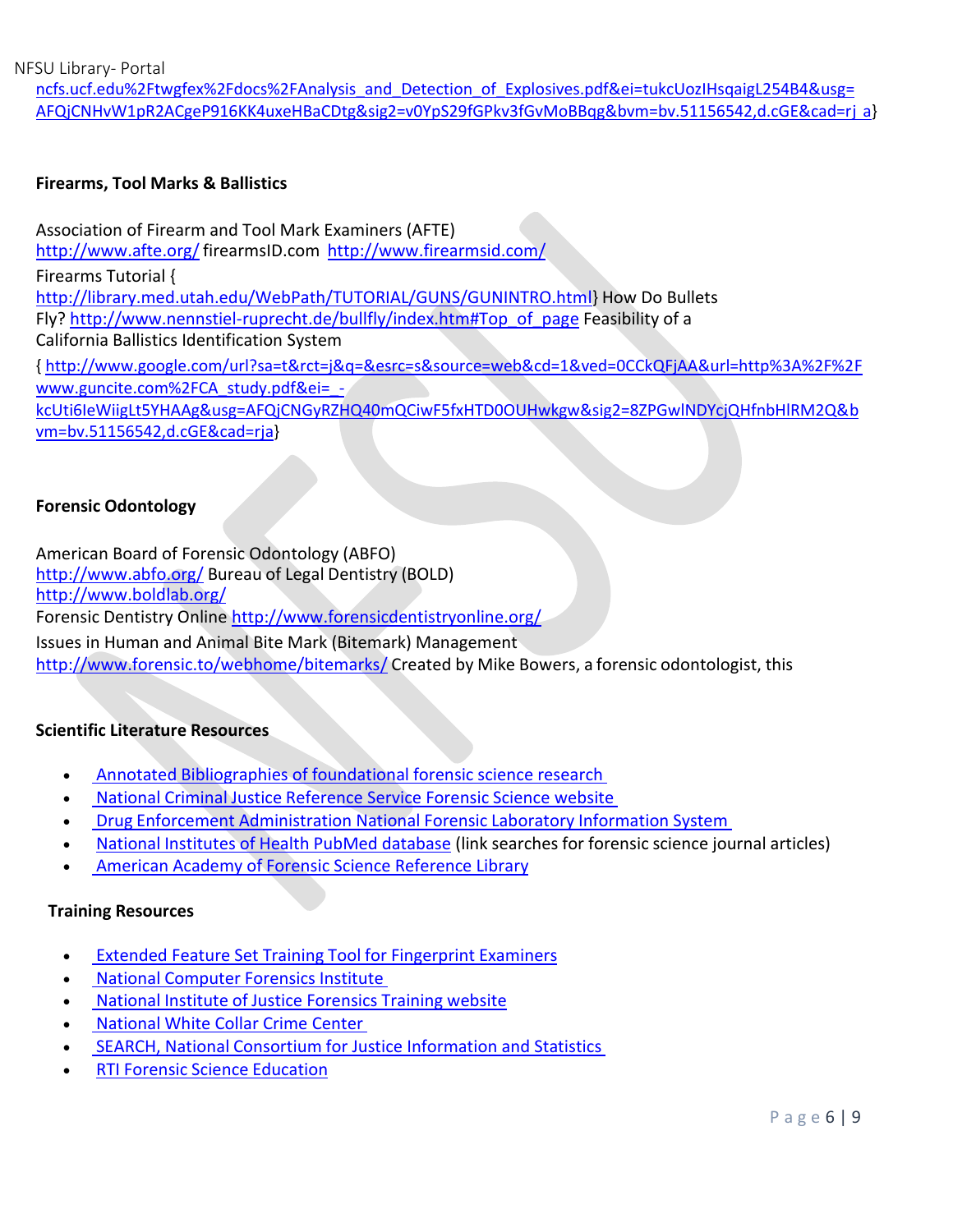#### **Related E-Databases :** at <http://stang.sc.mahidol.ac.th/text/ebase.htm> )

#### **(a). Academic Search Premier (ASP)** [http://www.ebscohost.com](http://www.ebscohost.com/)

The world's largest academic **multi-disciplinary database**, Academic Search Premier provides full text for nearly 4,700 publications, including **full text for more than 3,600 peer-reviewed journals. PDF backfiles to 1975 or further** are available for well over one hundred journals, and searchable cited references are provided for more than 1,000 titles. This database is updated on a daily basis via EBSCOhost.

#### **(b). Blackwell Synergy** [http://www.blackwell-synergy.com](http://www.blackwell-synergy.com/)

Blackwell Synergy is the **online journals service from Blackwell Publishing**. It holds the content for 805 Blackwell's journals, the majority of which are published on behalf of international scholarly and professional societies. Blackwell Synergy enables readers to search for relevant articles, read abstracts for free, **print the full-text of subscribed to articles**, download citations, and make connections to other relevant research through reference linking.

## **(c). ISI Web of Knowledge** [http://isiknowledge.com](http://isiknowledge.com/)

**Web of Science <http://isiknowledge.com/wos>** 

Web of Science® consists of five databases containing information gathered from thousands of scholarly journals in all areas of research:

Science Citation Index [Expanded](http://wos17.isiknowledge.com/help/h_database.htm#sci)™

Social [Sciences](http://wos17.isiknowledge.com/help/h_database.htm#ssci) Citation Index®

Arts & [Humanities](http://wos17.isiknowledge.com/help/h_database.htm#ahci) Citation Index®

Index [Chemicus®](http://wos17.isiknowledge.com/help/h_database.htm#ic)

Current Chemical [Reactions®](http://wos17.isiknowledge.com/help/h_database.htm#ccr)

A **citation index** contains the references cited by the authors of the articles covered by the index. You can use these references to do **cited reference searching**. A cited reference search enables you to find articles that cite a previously published work. In addition to cited reference searching**,** you can search these databases by topic, author, source title, and address.

**Science Citation Index Expanded** is a multidisciplinary index to the journal literature of the sciences. It fully indexes 5,900 major journals across 150 scientific disciplines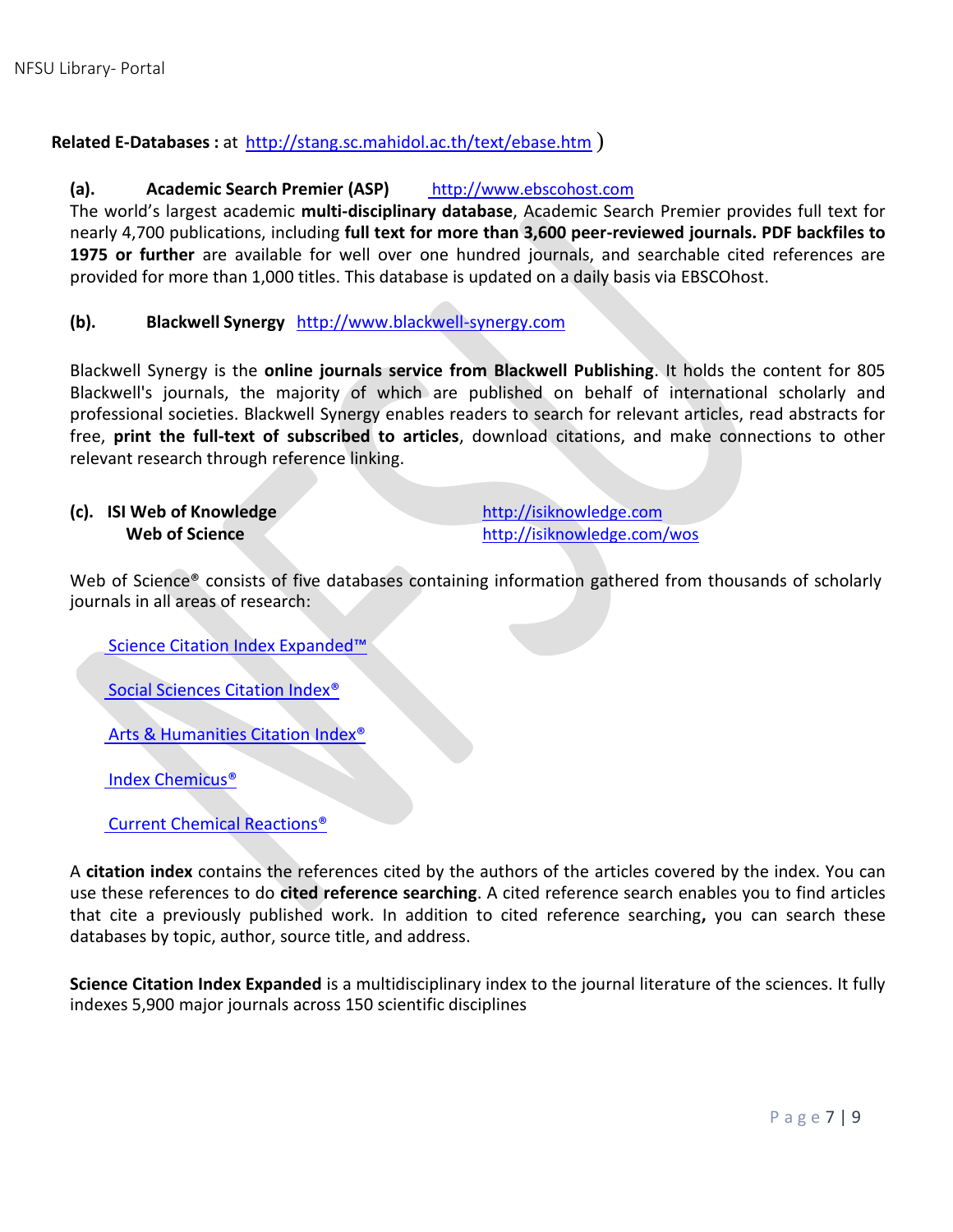#### **(d). Proquest Dissertations & Theses (PQDT)** <http://wwwlib.umi.com/dissertations>

The database represents the work of authors **from over 1,000 North American graduate schools and European universities**. It includes citations for materials ranging from the first U.S. dissertation, accepted in 1861, to those accepted as recently as last semester. PQDT provides web-based access to citations and abstracts, and free 24 page previews of dissertations and theses published after 1996.

**(e).** PubMed [http://pubmed.gov](http://pubmed.gov/)

PubMed, a service of the National Library of Medicine, includes **over 15 million citations for biomedical articles back to the 1950's.** These citations are from MEDLINE and additional life science journals. PubMed includes links to many sites providing full text articles and other related resources.

**(f). Science Direct CONSERVICE 10.1 <b>SCIENCE 10.1 SCIENCE 10.1 [http://www.sciencedirect.com](http://www.sciencedirect.com/)** 

Since its launch in 1997, ScienceDirect has evolved from a web database of Elsevier journals to **one of the world's largest providers of scientific, technical and medical (STM) literature**. Its collection includes **more than 1,800 Elsevier journals**, and over 6 million full-text articles spanning 24 subjects in life, physical, social and health sciences.

**(g). Scifinder Scholar** <http://www.cas.org/SCIFINDER/SCHOLAR/index.html>

SciFinder Scholar is today's leader in providing the most accurate and comprehensive **chemical and related scientific information**. This desktop research tool provides easy access to the rich and diverse scientific information offered by the **CAS databases** such as

- Patent and journal references (CAPlus & MEDLINE)
- Substance information (CAS Registry)
- chemical reactions (CHEMREACT)
- Chemical supplier information (CHEMCATS)
- regulated chemicals (CHEMLIST)

Download SciFinder Search software at <http://stang.sc.mahidol.ac.th/text/ebase.htm>

#### **(h). SCOPUS** [http://www.scopus.com](http://www.scopus.com/)

Scopus is a unique new navigational product for all science from Elsevier. Apart from being the world's biggest full-text linking, abstracting-and-indexing database **covering 25 million abstracts from over 14,000 titles across 4,000 publishers**, Scopus also offers powerful and innovative searching and browsing tools.